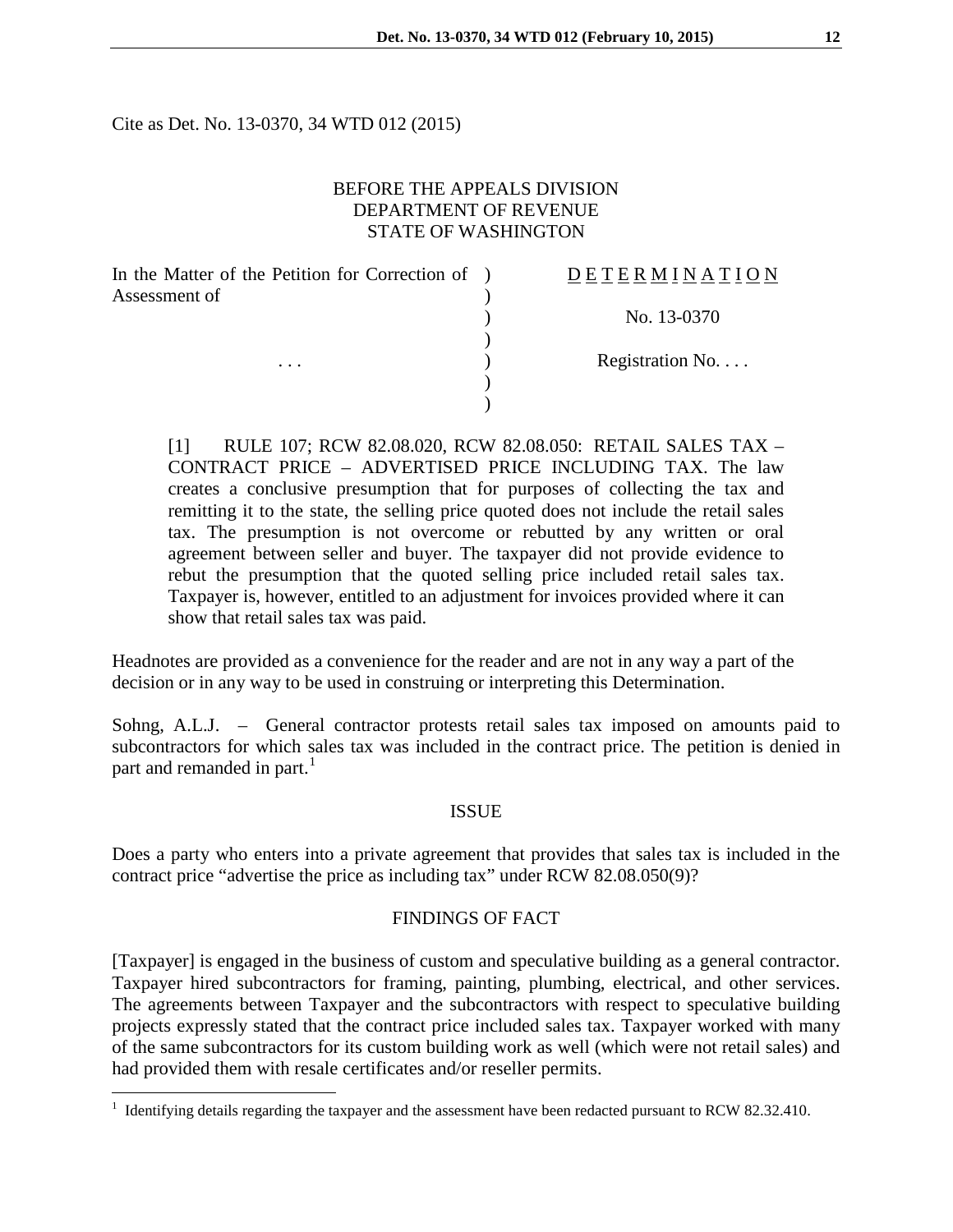Taxpayer states that it entered into these "sales tax included" contracts "because sales tax rates were constantly changing and may well have changed during the period the subcontractor was to perform its services."<sup>[2](#page-1-0)</sup> Taxpayer attempted to contact the subcontractors in order to obtain a seller's declaration that they collected retail sales tax from Taxpayer. However, most of the subcontractors contacted had either gone out of business or did not respond to Taxpayer's request. The few subcontractors who did respond treated the transactions at issue as wholesale sales, on the basis that they had a valid resale certificate from Taxpayer. Taxpayer states that it advised the subcontractors that those resale certificates applied to custom jobs only and that "the subcontractors had no right to treat their sales or services for such speculative construction projects as wholesale sales."<sup>[3](#page-1-1)</sup>

On appeal, Taxpayer also provided 18 invoices from the following subcontractors to show that sales tax was paid on those transactions: [Subcontractor A], [Subcontractor B], [Subcontractor C], [Subcontractor D], [Subcontractor E], and [Subcontractor F].

The Department of Revenue's (the "Department") Audit Division examined Taxpayer's books and records for the period January 1, 2007, through December 31, 2010 (the "Audit Period"). On October 25, 2012, the Audit Division issued an assessment in the amount of  $\$\dots$ , including  $\$\dots$ in use tax/deferred sales tax, \$. . . in penalties, and \$. . . in interest. The Audit Division asserted retail sales tax on the speculative jobs, including the jobs for which the contracts stated that retail sales tax was included in the contract price.

### ANALYSIS

RCW 82.08.020 imposes a retail sales tax on each retail sale in this state. RCW 82.08.020. The tax is imposed on the buyer, but is normally collected and remitted to the Department by the seller. RCW 82.08.050. However, where a buyer fails to pay to the seller the retail sales tax, and the seller has not remitted it to the Department, the Department may proceed directly against the buyer for collection of the tax. RCW 82.08.050(10).

RCW 82.08.020(9) generally requires retail sales tax to be separately stated on any instrument of sale. It provides:

Except as otherwise provided in this subsection, the tax required by this chapter to be collected by the seller must be stated separately from the selling price in any sales invoice or other instrument of sale. On all retail sales through vending machines, the tax need not be stated separately from the selling price or collected separately from the buyer. Except as otherwise provided in this subsection, for purposes of determining the tax due from the buyer to the seller and from the seller to the department it must be conclusively presumed that the selling price quoted in any price list, sales document, contract or other agreement between the parties does not include the tax imposed by this chapter. But if the seller advertises the price as including the tax or that the seller is paying the tax, the advertised price may not be considered the selling price.

(Emphasis added.)

 $2^{2}$  Taxpayer's Appeal Petition, dated December 19, 2012, at 3.  $\overline{a}$ 

<span id="page-1-1"></span><span id="page-1-0"></span><sup>3</sup> *Id.*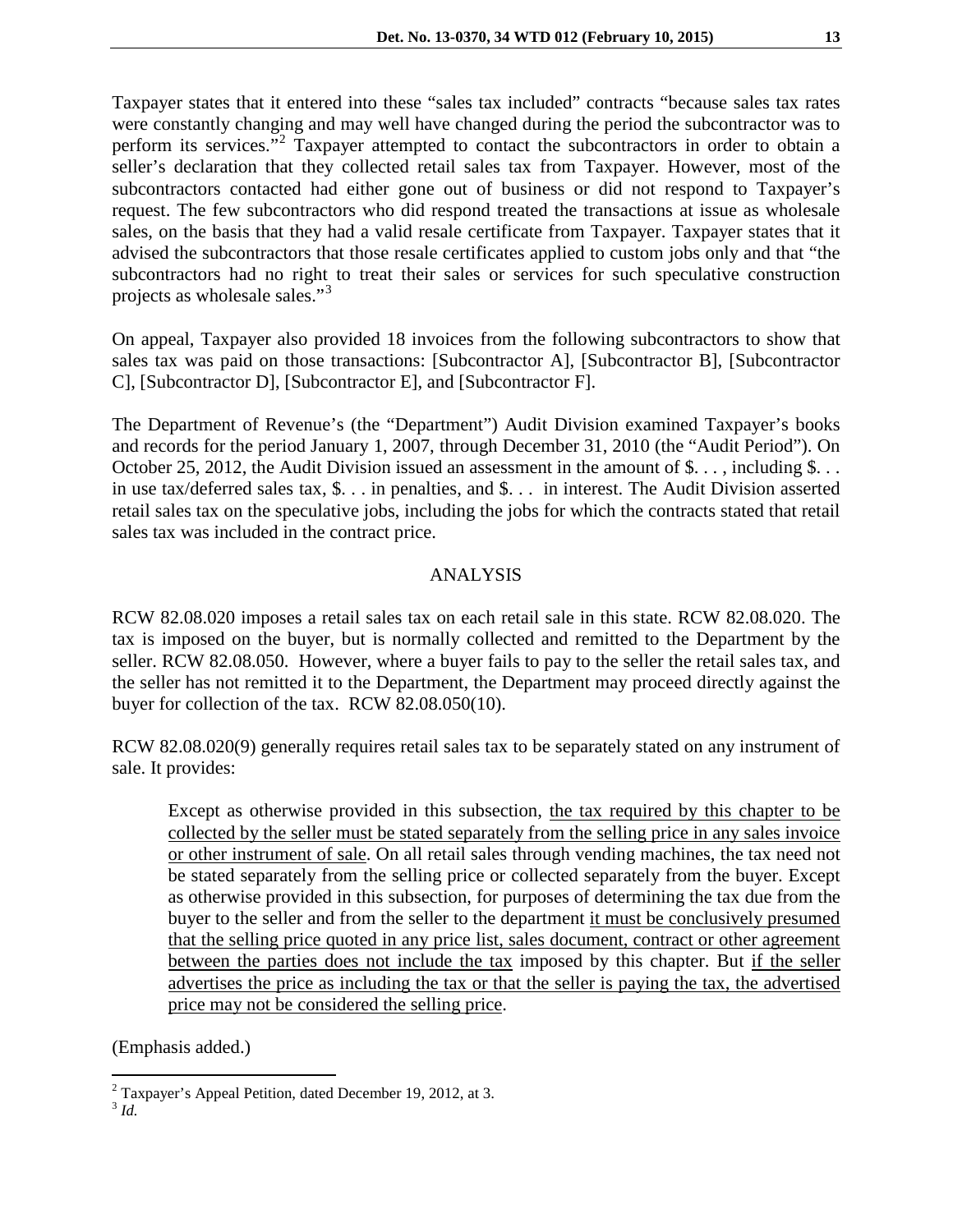RCW 82.08.020(9) provides … a conclusive presumption that the quoted selling price does *not*  include retail sales tax. However, the last sentence of RCW 82.08.020(9) provides an exception to the conclusive presumption if the seller *advertises* the price as including sales tax. Taxpayer argues that this exception applies because the subcontractors "advertised" the contract price as including tax. The Audit Division counters that the contract prices were not "advertised" because there was no public notice; rather, the sales price was a contract negotiated between two private parties.

RCW 82.08.050 does not define the word "advertise." When statutory terms are not defined in the statute, we turn to their ordinary dictionary meanings. *See, e.g., Western Telepage, Inc. v. City of Tacoma*, 140 Wn.2d 599, 609, 998 P.2d 884 (2000); *Palmer v. Dep't of Revenue,* 82 Wn. App*.* 367, 372, 917 P.2d 1120 (1996); *Garrison v. Wash. State Nursing Bd.,* 87 Wn.2d 195, 196, 550 P.2d 7 (1976). Non-technical terms may be given their dictionary definitions. *State v. Fjermestad*, 114 Wn.2d 828, 835, 791 P.2d 897 (1990). The dictionary definition of the word "advertise" is as follows: "(1) to give public notice of - announce publicly esp. by a printed notice or through a radio or television broadcast;" and "(2) to call public attention to esp. by emphasizing desirable qualities so as to arouse a desire to buy or patronize." WEBSTER'S THIRD NEW INTERNATIONAL DICTIONARY 31  $(3^{rd}$  ed. 1993). Here, the subcontractors did not publicly announce their contract prices to arouse a public desire for their services. Instead, Taxpayer and the subcontractors entered into private contracts that stated that sales tax was included. The execution of a private contract between private parties does not constitute "advertising," as that term is used in RCW 82.08.050(9).

Our conclusion is supported by WAC 458-20-107 ("Rule 107"), the administrative rule implementing RCW 82.08.050. Rule 107(2)(a) provides:

(a) The law creates a "conclusive presumption" that, for purposes of collecting the tax and remitting it to the state, the selling price quoted does not include the retail sales tax. This presumption is not overcome or rebutted by any written or oral agreement between seller and buyer.

(Emphasis added.) Thus, under Rule 107, the contracts between Taxpayer and the subcontractors do not overcome the conclusive presumption that a quoted selling price does not include sales tax.

Because [the sellers (subcontractors)] did not "advertise" [their] contract prices as including sales tax, the exception to the conclusive presumption contained in RCW 82.08.020(9) does not apply. Therefore, there is a conclusive presumption that contract price did *not* include sales tax (i.e., that the buyer did not pay sales tax to the seller). Under RCW 82.08.050(10), the Department may proceed directly against Taxpayer (as the buyer) for unpaid and unremitted sales tax.

With respect to the additional invoices Taxpayer submitted to show that it paid sales tax to its subcontractors, the Audit Division has agreed to adjust the assessment as it relates to purchases from [Subcontractor A] and [Subcontractor D]. We are remanding the case to the Audit Division for adjustment to the assessment. However, with respect to invoices from [Subcontractor B], [Subcontractor C], [Subcontractor E], and [Subcontractor F], the Audit Division has already